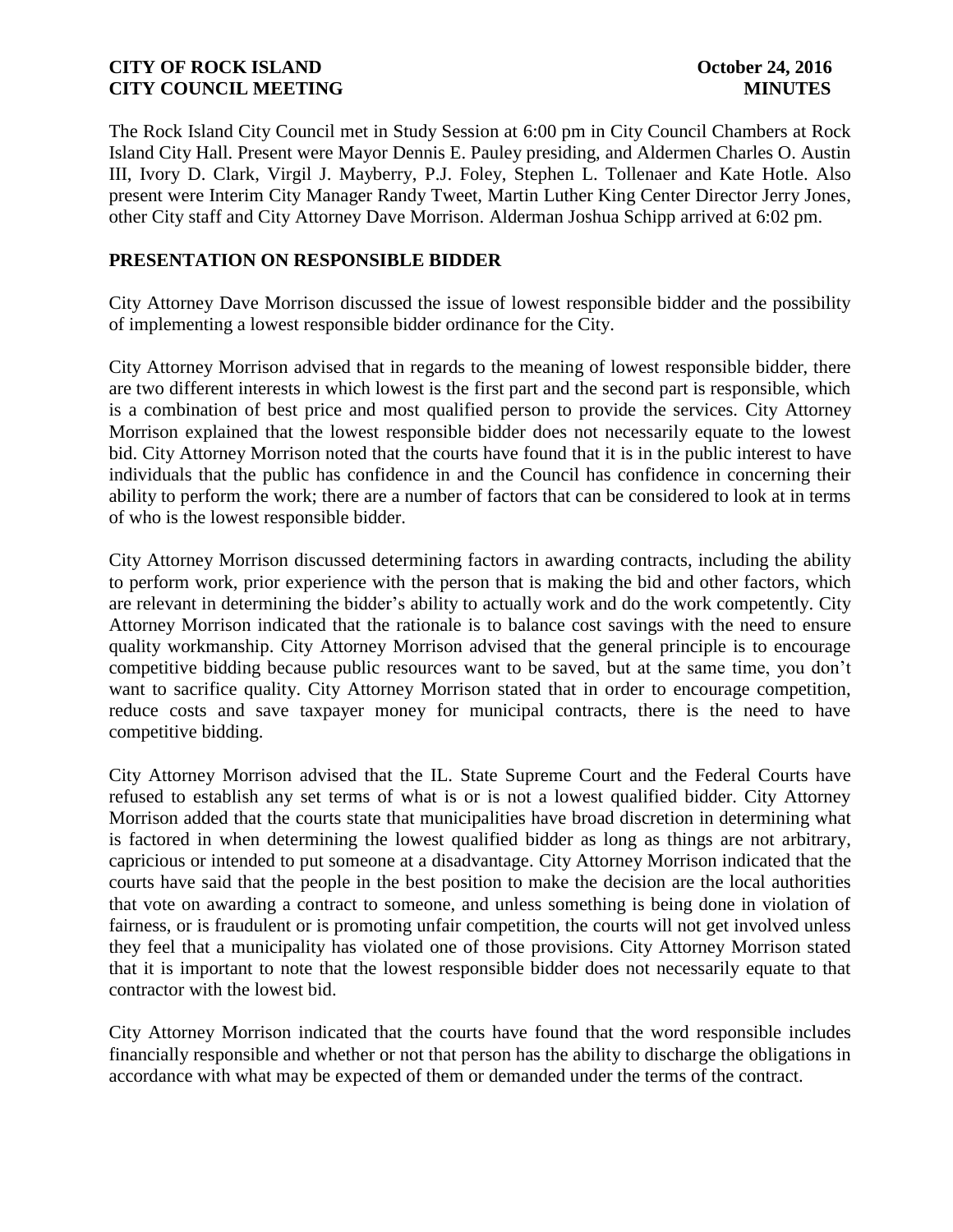City Attorney Morrison discussed the legitimate factors that courts have found that could be allowable considerations by which municipalities can make their determination in reference to which contractor constitutes the lowest responsible bidder. The factors discussed included; financial responsibility to perform the work; ability to perform the work called for under the contract; social responsibility; maintaining the public's confidence in projects funded by public money; avoiding any appearance of impropriety; experience; adequacy of equipment; and the ability to complete performance within a specified time frame. City Attorney Morrison stated that none of these factors should be a single determining factor. City Attorney Morrison added that these are all of the things that the courts have considered to be allowable factors. City Attorney Morrison offered that the municipality has to come to a reasonable determination based on a combination of factors.

Next, City Attorney Morrison discussed the factors that have been determined to be impermissible in the determination of lowest responsible bidder. The factors City Attorney Morrison discussed included; decisions based solely on desire to award the contract to a local company; and any other factors that would result in favoritism, fraud, lack of authority and unfair dealing. City Attorney Morrison advised that the use of a local contractor could be a legitimate factor if it could be shown that this was not the sole motivating factor in determining the lowest responsible bidder. City Attorney Morrison further discussed this item.

City Attorney Morrison advised that the IL. Supreme Court and the Seventh Circuit Court of Appeals state that in the absence of arbitrariness, fraud or unfair dealing, they are reluctant to overturn a municipal government's decision in regards to what makes a particular contractor the lowest responsible bidder. City Attorney Morrison further discussed this subject.

City Attorney Morrison discussed a couple of ordinances from other municipalities in reference to their ordinance's similarities and differences as it related to factors concerning the lowest responsible bidder.

City Attorney Morrison and Council discussed a draft ordinance for the City that Alderman Schipp provided as it related to a list of factors to consider in regards to defining responsible bidders. Council and City Attorney Morrison further discussed each factor included in the draft ordinance. Council and City Attorney Morrison discussed the City's current policy and requirements for bidding projects. Council also discussed the issue of rejecting bids as it related to the lowest responsible bidder and the legal options for that bidder that was rejected. Council further discussed City Attorney Morrison's presentation.

## **UNITED WAY PRESENTATION**

Martin Luther King Center Director Jerry Jones stated that the United Way Campaign is currently under way in the City and across the Quad Cities. Mr. Jones commented that the King Center has been a partner with United Way for over 25 years. Mr. Jones pointed out that United Way funds have provided for the King Center's summer program, after school program and drug prevention services. Mr. Jones added that United Way has been a key partner in the tax return program at the Martin Luther King Center that runs from February through April.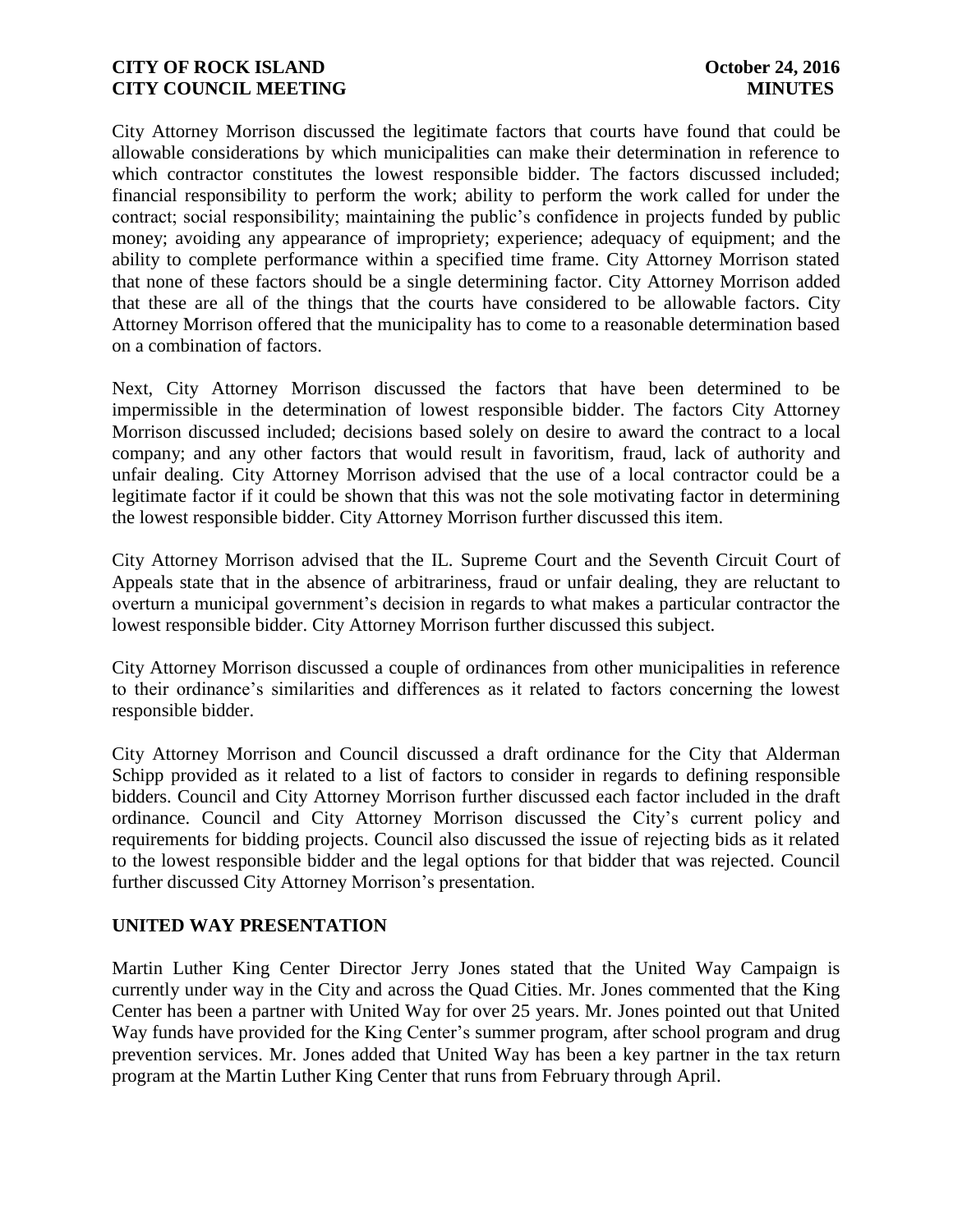Mr. Jones advised that Untied Way strategically employs funds so that there is a network of agencies, a network of initiatives and volunteers that make many lives in the Quad Cities much better by addressing the underlying causes of many social ills, which include; education, income and health.

Mr. Jones stated that when one considers their support for the City campaign, they will not only be improving the lives for the people at the Martin Luther King Center and not just improving the lives in Rock Island, but the support will be improving the lives for the people across the Quad Cities making this a much better place to live. Mr. Jones thanked everyone for their support.

Mr. Jones advised that the committee has done an incredible job this year and the City campaign is winding down. Mr. Jones stated that Trivia night will be coming soon at the Martin Luther King Center with a date to be determined.

Council discussed pledge forms and inquired to Mr. Jones as to when they would receive the forms for this year. Mr. Jones commented that he will get the forms to Council very soon.

# **ADJOURNMENT**

A motion made by Alderman Schipp and seconded by Alderman Tollenaer to adjourn the meeting carried by the following Aye and No vote. Those voting Aye being; Alderman Austin, Alderman Clark, Alderman Mayberry, Alderman Foley, Alderman Tollenaer, Alderman Hotle and Schipp; those voting No, none. The meeting was adjourned at 6:31 pm.

 $\overline{\phantom{a}}$  , and the contract of the contract of the contract of the contract of the contract of the contract of the contract of the contract of the contract of the contract of the contract of the contract of the contrac

Aleisha L. Patchin, City Clerk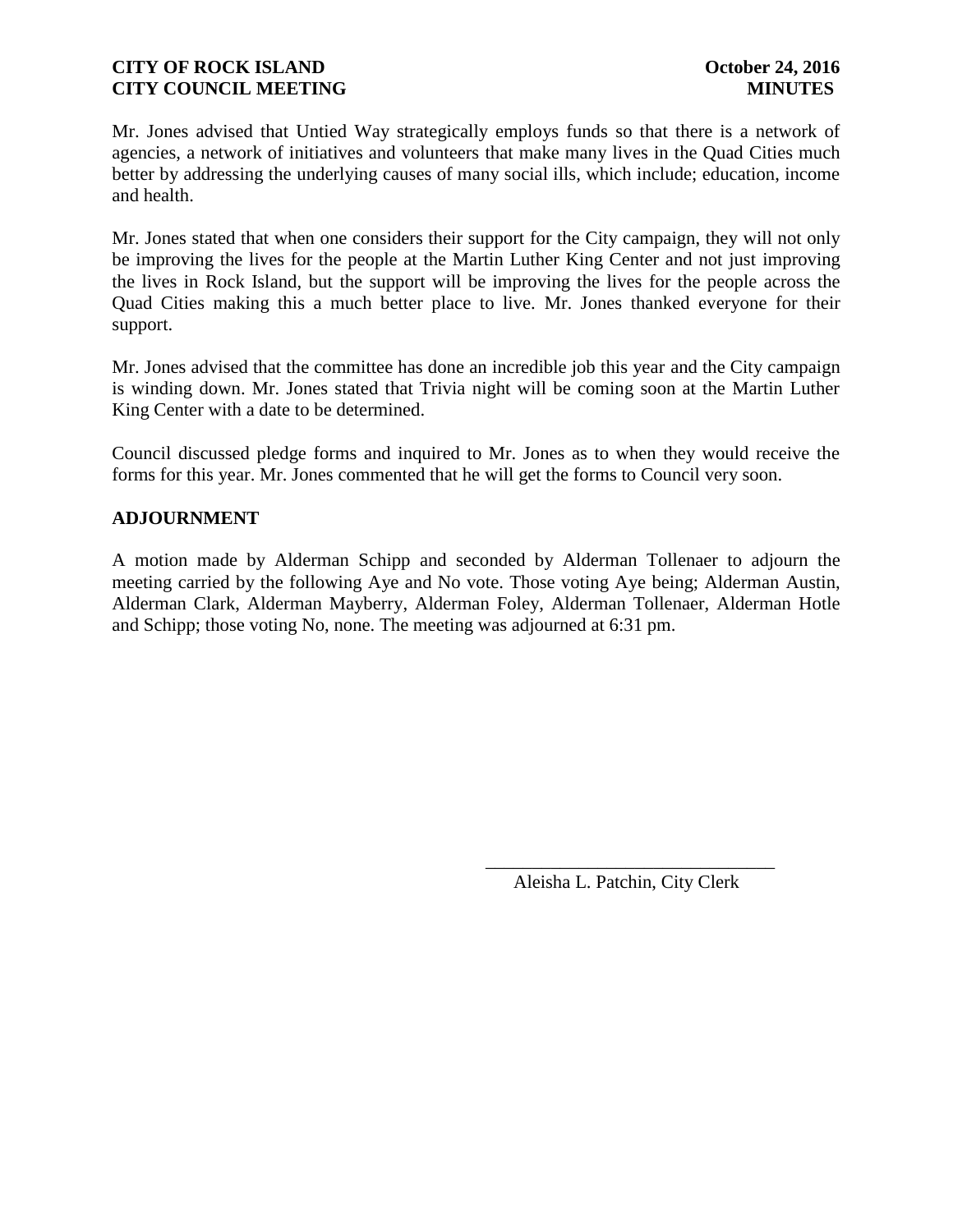Rock Island City Council met in regular session at 6:45 pm in Council Chambers of Rock Island City Hall. Present were Mayor Dennis E. Pauley presiding, and Aldermen Charles O. Austin III, Ivory D. Clark, Virgil J. Mayberry, P.J. Foley, Stephen L. Tollenaer, Kate Hotle and Joshua Schipp. Also present were Interim City Manager Randy Tweet and City Attorney Dave Morrison.

### Introductory Proceedings

Mayor Pauley called the meeting to order and led in the Pledge of Allegiance. Alderman Mayberry gave the Invocation.

# Agenda Item #5 **Minutes of the meeting of October 17, 2016.**

A motion was made by Alderman Clark and seconded by Alderman Foley to approve the Minutes of the meeting of October 17, 2016 as printed. The motion carried by the following Aye and No vote; those voting Aye being; Alderman Austin, Alderman Clark, Alderman Mayberry, Alderman Foley, Alderman Tollenaer, Alderman Hotle and Alderman Schipp; those voting No, none.

Agenda Item #6 **Update Rock Island by Mayor Pauley.** 

**1841: The Year Rock Island Began -** Mayor Pauley stated that on Tuesday, October 25, 2016, Augustana continues a lecture series at the Main Library. Topic will be discussed by Dr. Meg Kunde from 2:00 pm to 3:00 pm. The Mayor added that all lectures in the series are free and open to the public and include coffee and conversation afterwards. Full description can be found on the library's website at www.rockislandlibrary.org.

**Early Voting -** Mayor Pauley advised that any voter may cast a ballot and needs no excuse, reason or ID. Early voting is now open and will continue through November 7 at the County Clerk's office. The Mayor added that the County Clerk's office will be open Monday through Friday from 8:00 am to 4:30 pm of this week. The week of October 29 through November 7, the County Clerk's office will be open from 8:00 am to 7:00 pm. For more times and availability, please visit www.rockislandcounty.org.

**Fright Night in the District -** Mayor Pauley indicated that on Thursday, October 27, 2016, the Rock Island District and in partnership with the City of Rock Island's Park and Recreation Department will be full of spooky fun for children, including trick-or-treating, entertainment, live DJ, and a costume contest. The fun starts at 5:00 pm and goes until 8:00 pm. The event is free.

**Hauberg Center's Annual Holiday Market -** Unique, handcrafted, popular - this is how to describe the large variety of items being sold at Hauberg Center's annual Holiday Market. Mayor Pauley stated that on Saturday, November 5, 2016 from 9:00 am to 1:00 pm, enjoy shopping in the comfortable and beautiful atmosphere of the Hauberg mansion. Find great gifts, décor and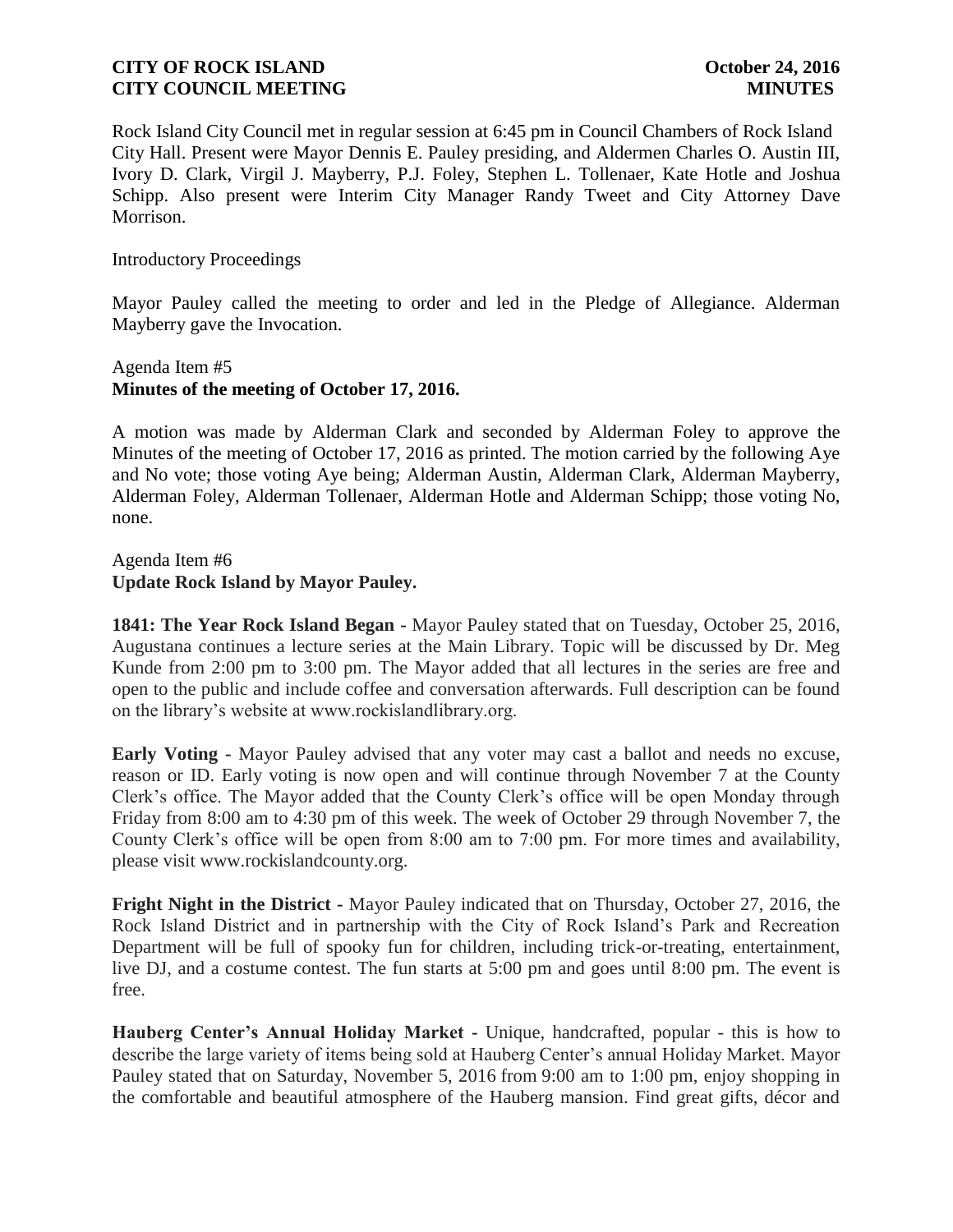# **CITY OF ROCK ISLAND CITY OF ROCK ISLAND CITY COUNCIL MEETING MINUTES**

stocking stuffers in an array of prices. There will be a door prize drawings as well. Admission is free and hot drinks will be available to sip as you shop. Hauberg Center is located at 1300 -  $24<sup>th</sup>$  Street. For more information, call  $(309)$  732-2132.

### Agenda Item #7

# **Presentation of the Best Rain Garden and Community Garden Awards by the Beautification Commission.**

Beautification Commission member Bob Towler stepped forward and joined Mayor Pauley at the podium to present the Best Rain Garden and Community Garden awards. Mayor Pauley stated that the Beautification Commission began the Best Rain Garden Award Program 11 years ago to recognize the efforts made by citizens in creating and maintaining rain gardens through the City's Rain Garden for Rock Island Program. Mayor Pauley advised that rain gardens are shallow depressions planted with perennial plants that are located near a downspout or an area that sheds noticeable amounts of rainwater. Mayor Pauley added that rain gardens provide beneficial functions, which include reducing storm water runoff, flooding, absorption of pollutants and sustaining native wildlife.

Mayor Pauley then named the 2015-2016 Rain Garden recipients. The winners are as follows; Patrick Mahar (overall winner), John and Tierney Brosius (second place) and Michael and Lenore Knock (third place).

Pictures of the winning recipients were taken with Mayor Pauley and Bob Towler.

Mayor Pauley stated that the Beautification Commission began the Community Garden Award Program six years ago to recognize the various community gardens throughout Rock Island. Mayor Pauley advised that community gardens are run by neighborhood groups, churches, schools and community service organizations; they provide a place for citizens to grow vegetables and learn about gardening while strengthening the community.

Mayor Pauley then named the 2016 Community Garden recipients. The winners are as follows; Lea Nzeyiamana's garden, Elisabeth Ndikumana's garden, Fanstine Munyakazi's garden, Seraphine Avegnon's garden, Broadway Church's garden and Jaques Barutwanayo's garden.

Pictures of the winning recipients were taken with Mayor Pauley and Bob Towler.

# Agenda Item #8 **Proclamation declaring Thursday, October 27, 2016 as Genesius Guild Day.**

Mayor Pauley read the proclamation. Gary Rowe and Don Wooten accepted the proclamation. Mr. Wooten stated that he was deeply grateful that Genesius Guild can utilize the stage in Lincoln Park. Mr. Rowe stated that on Thursday, October  $27<sup>th</sup>$ , a banquet will be held to mark Genesius Guild's  $60<sup>th</sup>$  Anniversary and Don Wooten's retirement. Mr. Rowe noted that Don Wooten founded the Genesius Guild.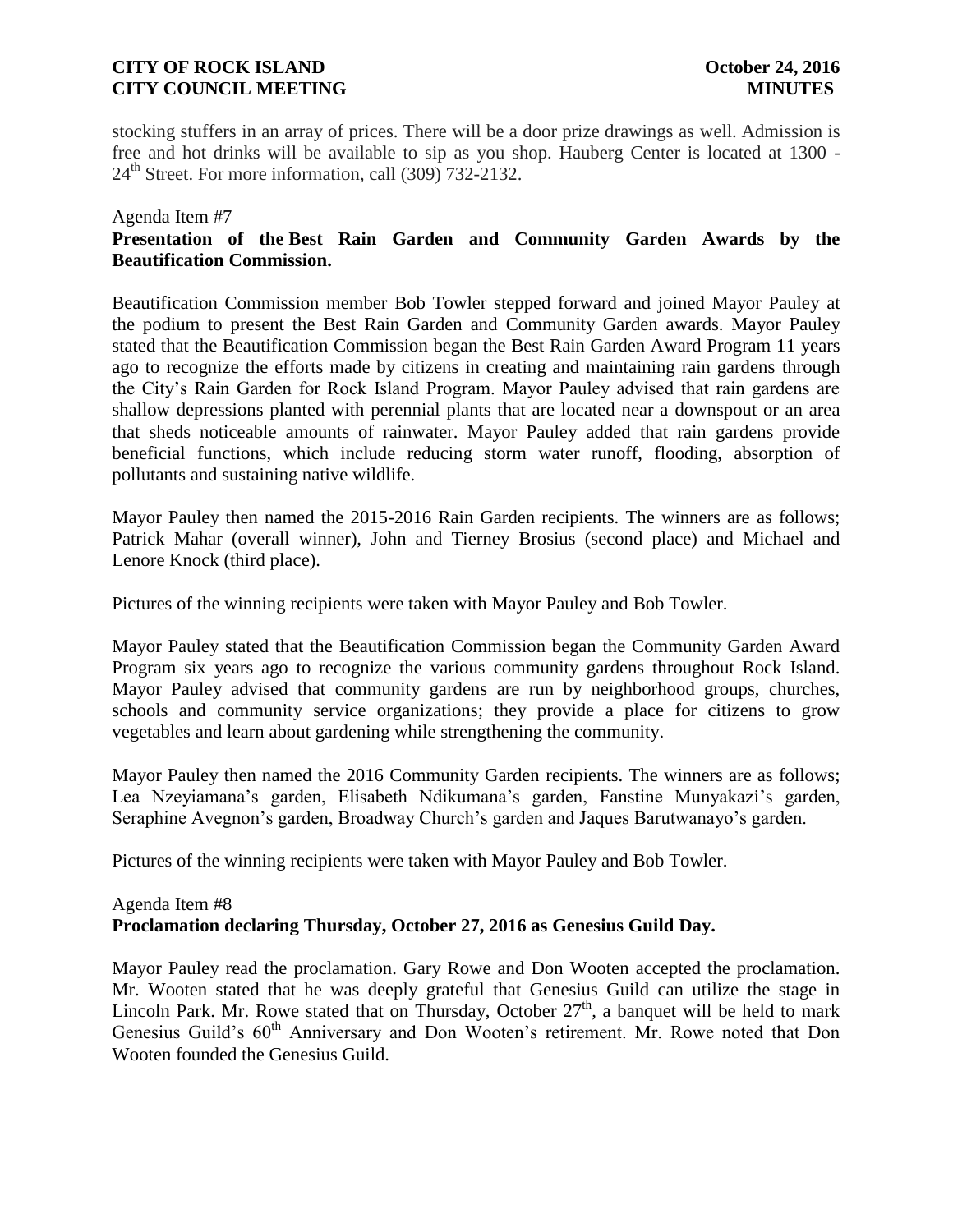Agenda Item #9

**Public Hearing on a request from People's Missionary Baptist Church for a Special Use Permit to construct a five stall accessory parking lot at an undeveloped parcel at 547 23rd Street.**

Mayor Pauley closed the regular meeting at 6:58 pm and opened a Public Hearing on a request from People's Missionary Baptist Church for a Special Use Permit to construct a five stall accessory parking lot at an undeveloped parcel at 547 23<sup>rd</sup> Street.

Pastor Willie Jones of People's Missionary Baptist Church in Rock Island, IL and who resides in Davenport, IA stepped forward. Mayor Pauley swore in Pastor Jones.

Pastor Jones stated that they want this special use permit for church parking only. Pastor Jones commented that hopefully, we will get a few more cars off the street and the neighbors will have more parking on the street for themselves.

Alderman Austin stated that there were no negative comments.

Alderman Hotle advised that it gets congested in that area on Sundays and this is a step in the right direction; it will help with the congestion. Alderman Hotle stated that she thought the neighbors would support it.

Mayor Pauley inquired as to whether there was anyone who wished to speak in favor of the special use permit. No one stepped forward.

Mayor Pauley then inquired as to whether there was anyone who wished to speak in opposition to the special use permit. No one stepped forward.

With no person present to speak in favor of or in opposition to the special use permit, Mayor Pauley closed the Public Hearing and reconvened the regular meeting at 7:00 pm.

It was moved by Alderman Hotle and seconded by Alderman Mayberry to approve the special use permit as recommended, subject to the stipulations that the five space accessory parking lot shall be located along the east segment of the property with the spaces backing out onto the dead-end north/south alley; existing landscaping along the north property line and at the southeast corner of the subject lot shall be maintained; the use shall meet all other applicable codes and ordinances; and refer to the City Attorney for an ordinance. The motion carried by the following Aye and No vote; those voting Aye being; Alderman Austin, Alderman Clark, Alderman Mayberry, Alderman Foley, Alderman Tollenaer, Alderman Hotle and Alderman Schipp; those voting No, none.

Agenda Item #10

**Public Hearing on a request from People's Missionary Baptist Church for a Special Use**  Permit to construct a ten stall accessory parking lot at an undeveloped parcel at 2317 6<sup>th</sup> **Avenue.**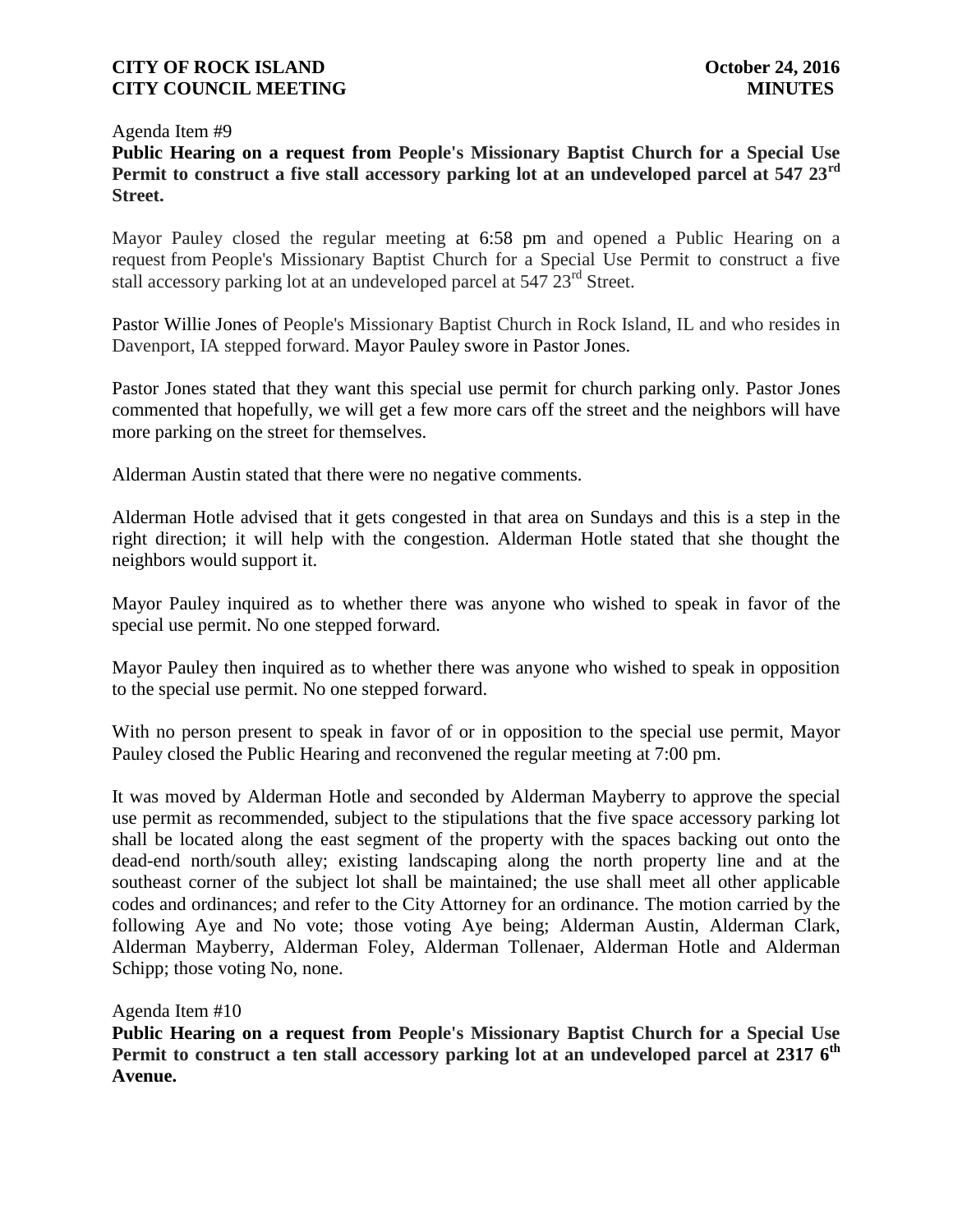Mayor Pauley closed the regular meeting at 7:01 pm and opened a Public Hearing on a request from People's Missionary Baptist Church for a Special Use Permit to construct a ten stall accessory parking lot at an undeveloped parcel at  $23176^{\text{th}}$  Avenue.

Pastor Willie Jones of People's Missionary Baptist Church in Rock Island, IL and who resides in Davenport, IA stepped forward. Mayor Pauley swore in Pastor Jones.

Pastor Jones stated that they hope to get a few more cars off the street for more neighbors to park on the street. Pastor Jones added that it would provide for fewer members crossing the street to get to their automobiles as well as the youth crossing the street. Pastor Jones commented that it would also provide for a safe entrance and exit.

Mayor Pauley inquired as to whether there was anyone who wished to speak in favor of the special use permit. No one stepped forward.

Mayor Pauley then inquired as to whether there was anyone who wished to speak in opposition to the special use permit. No one stepped forward.

With no person present to speak in favor of or in opposition to the special use permit, Mayor Pauley closed the Public Hearing and reconvened the regular meeting at 7:02 pm.

It was moved by Alderman Hotle and seconded by Alderman Foley to approve the special use permit as recommended, subject to the stipulations that the accessory parking lot be limited to ten spaces; parking lot landscaping be provided in five foot wide areas along the north, west and east property lines and shall include a minimum 5% landscape coverage of shrubs in these areas and also a minimum of two canopy trees along the north landscaped area; the use shall meet all other applicable codes and ordinances; and refer to the City Attorney for an ordinance. The motion carried by the following Aye and No vote; those voting Aye being; Alderman Austin, Alderman Clark, Alderman Mayberry, Alderman Foley, Alderman Tollenaer, Alderman Hotle and Alderman Schipp; those voting No, none.

## Agenda Item #11

**An Ordinance authorizing the issuance of three series of unlimited tax General Obligation Bonds, Series 2016A for the financing of roadway improvement projects at an estimated cost of \$3,610,000 and refunding of all or a portion of the outstanding General Obligation Bonds, Series 2008A and 2009B; Series 2016B for the refunding of all or a portion of the outstanding General Obligation Bonds, Series 2008B and 2009A; and Series 2016C for the refunding of all or a portion of the Taxable General Obligation Bonds, Series 2014B**.

It was moved by Alderman Foley and seconded by Alderman Tollenaer to pass the ordinance. The motion carried by the following Aye and No vote; those voting Aye being; Alderman Austin, Alderman Clark, Alderman Mayberry, Alderman Foley, Alderman Tollenaer, Alderman Hotle and Alderman Schipp; those voting No, none.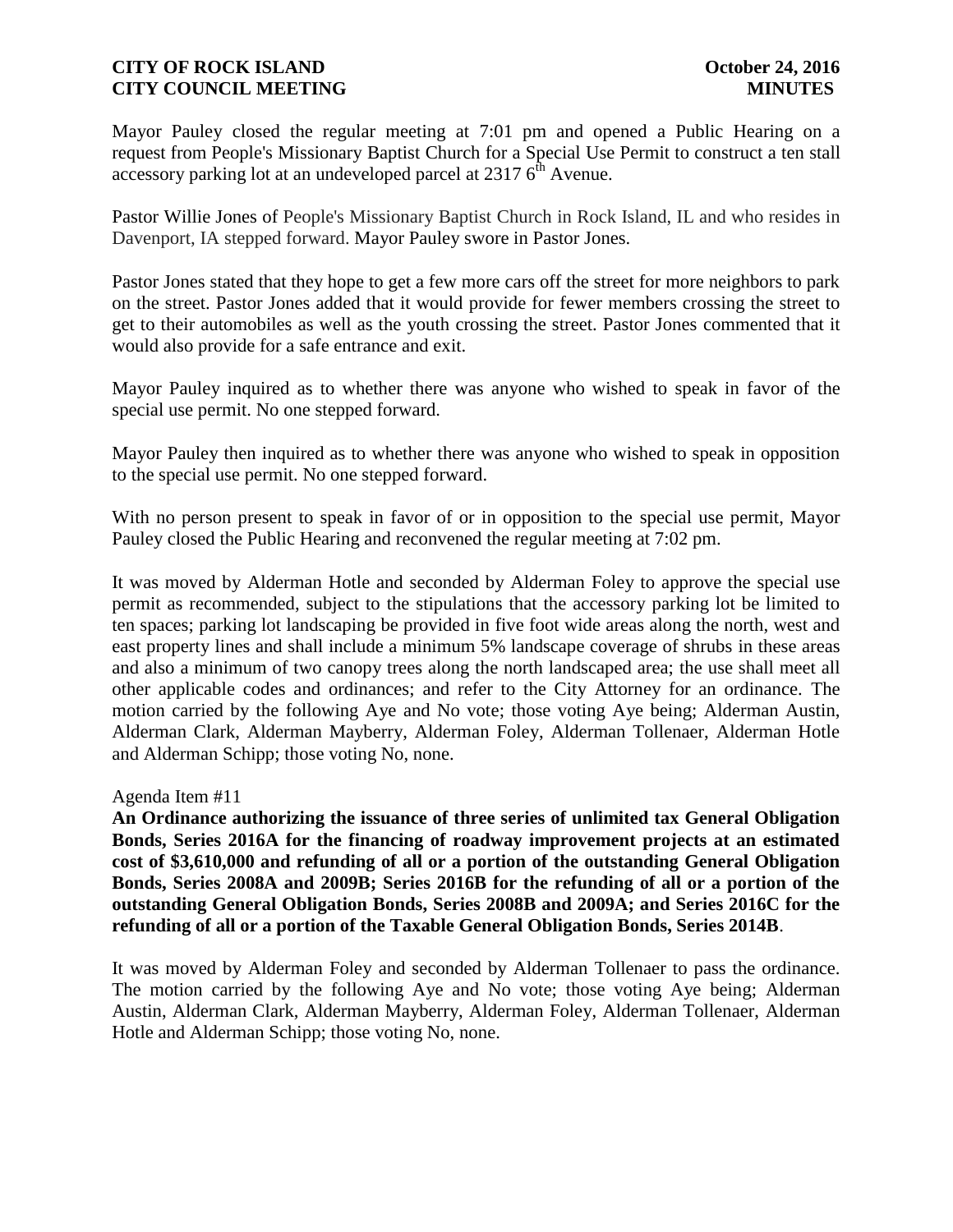# **CITY OF ROCK ISLAND CITY OF ROCK ISLAND CITY COUNCIL MEETING MINUTES**

Agenda Item #12 **CLAIMS**

It was moved by Alderman Austin and seconded by Alderman Foley to accept the following reports and authorize payments as recommended. The motion carried by the following Aye and No vote; those voting Aye being; Alderman Austin, Alderman Clark, Alderman Mayberry, Alderman Foley, Alderman Tollenaer, Alderman Hotle and Alderman Schipp; those voting No, none.

a. Report from the Human Resources Department regarding payment in the amount of \$1,872.91 to MVP Collision Repair, Inc. of Milan, IL for General Liability claim.

b. Report from the Public Works Department regarding payment #18 in the amount of \$132,163.84 to Brandt Construction of Rock Island/Milan, IL for services provided for the  $6<sup>th</sup>$  Avenue Relief Sewer project.

# Agenda Item #13 **Claims for the week of October 14 through October 20 in the amount of \$763,597.46.**

It was moved by Alderman Tollenaer and seconded by Alderman Clark to allow the claims. The motion carried by the following Aye and No vote; those voting Aye being; Alderman Austin, Alderman Clark, Alderman Mayberry, Alderman Foley, Alderman Tollenaer, Alderman Hotle and Alderman Schipp; those voting No, none.

Agenda Item #14

# **Report from the Police Department regarding bids for the dry cleaning contract, recommending the bid be awarded to Burke Cleaners of Rock Island, IL in the amount of \$7,721.65.**

Alderman Tollenaer moved and Alderman Hotle seconded to award the bid as recommended and authorize the City Manager to execute the contract documents. The motion carried by the following Aye and No vote; those voting Aye being; Alderman Austin, Alderman Clark, Alderman Mayberry, Alderman Foley, Alderman Tollenaer, Alderman Hotle and Alderman Schipp; those voting No, none.

## Agenda Item #15

# **Report from the Community and Economic Development Department regarding the terms of an agreement with Michael and Penni Steen of Skellington Manor LLC for assistance with the financing for the redevelopment projects at 420 18th Street.**

It was moved by Alderman Hotle and seconded by Alderman Schipp to approve the terms of an agreement as recommended, authorize staff to work with legal counsel to draft a development agreement, subject to minor attorney modifications and authorize the City Manager to execute the contract documents.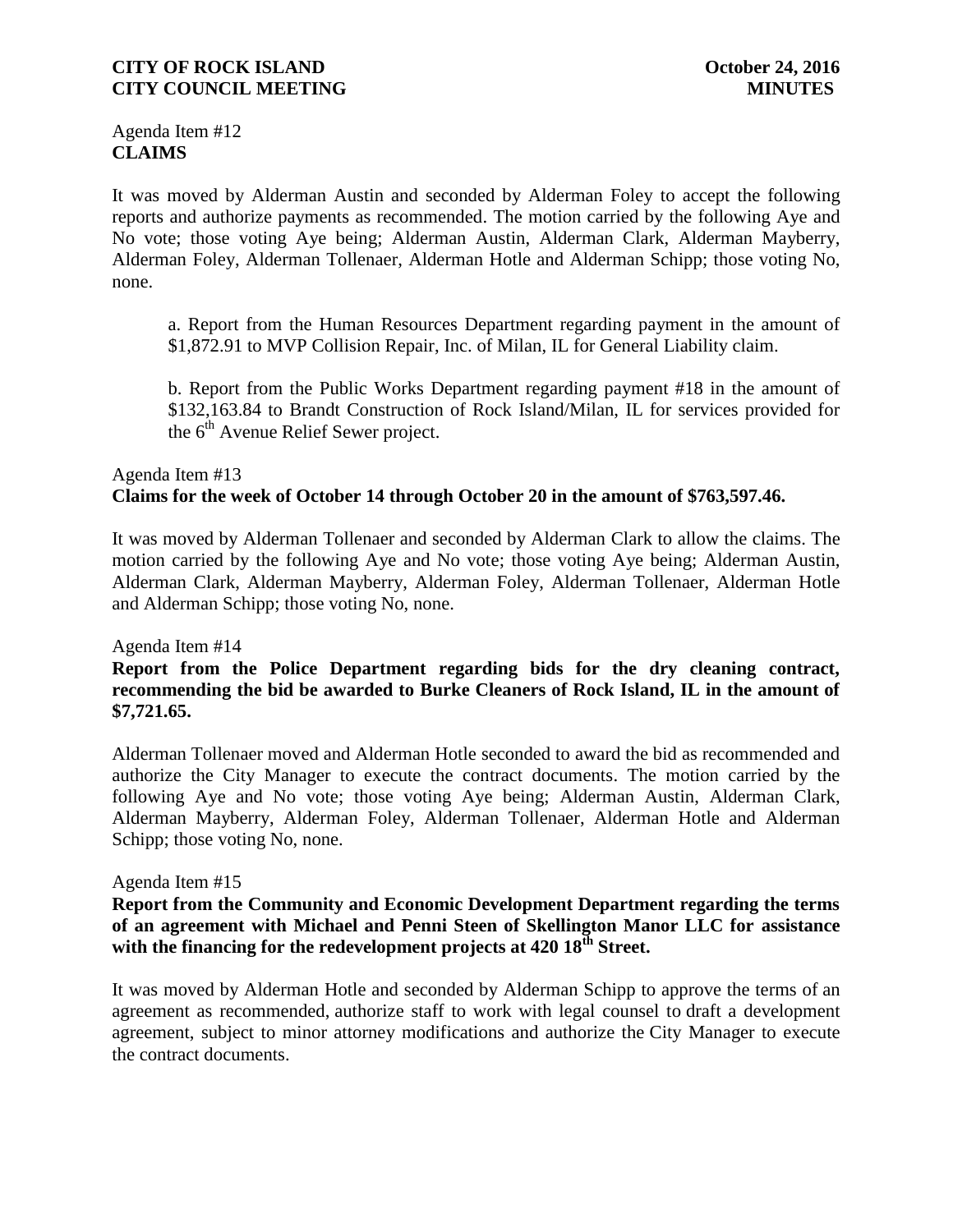Comments followed. Alderman Hotle thanked Skellington Manor for their investment in Rock Island and their loyalty. Alderman Hotle stated that the City looks forward to the end result.

After comments, the motion carried by the following Aye and No vote; those voting Aye being; Alderman Austin, Alderman Clark, Alderman Mayberry, Alderman Foley, Alderman Tollenaer, Alderman Hotle and Alderman Schipp; those voting No, none.

### Agenda Item #16

**Report from the City Attorney regarding a Special Ordinance amending five Special Ordinances by abandoning those terms and conditions contained in Ordinance Numbers 055-2014, 025-2015, 026-2015, 027-2015 and 028-2015, previously passed and approved, which specifically provides for the assessment and/or payment by the owners of record for a portion of the total improvement costs, as vacated by the Orders Vacating Special Assessment Judgments signed by the Judge on October 6, 2016.**

Alderman Clark moved and Alderman Hotle seconded to consider, suspend the rules and pass the ordinance.

Discussion followed. Alderman Hotle advised that the City has a special assessment ordinance in the code and it has been utilized for a long time to help supplement the cost of redoing residential roads; the City has a lot of infrastructure that needs to be redone. Alderman Hotle advised that it is a huge testament to Randy Tweet and the Public Works team because they have been able to do more with less. Alderman Hotle stated that the City has been able to get rid of utilizing the special assessment program, which basically is supported by all of the City's residents. Alderman Hotle commented that the City will do just as many roads but residents won't be asked to pitch in more. Alderman Hotle noted that this item is taking care of the last few that were already voted on prior to voting to not use that special assessment anymore.

After discussion, the motion carried by the following Aye and No vote; those voting Aye being; Alderman Austin, Alderman Clark, Alderman Mayberry, Alderman Foley, Alderman Tollenaer, Alderman Hotle and Alderman Schipp; those voting No, none.

#### Agenda Item #17

**Report from the Community and Economic Development Department regarding an amendment to Chapter 7 of the Code of Ordinances by establishing Exhibit A as Division IV of Article VI of that chapter for allowing urban chickens in the City of Rock Island and a Resolution establishing a \$25.00 application fee for a permit to allow urban chickens**.

It was moved by Alderman Foley and seconded by Alderman Hotle to consider the ordinance and resolution.

Discussion followed. Alderman Austin stated that two or three months ago, he had concerns in regards to this item. Alderman Austin added that since then, he has been invited by some residents that have chickens to come and see their operations. Alderman Austin commented that he took advantage of it and walked around the area on a warm day, listened and inhaled to see if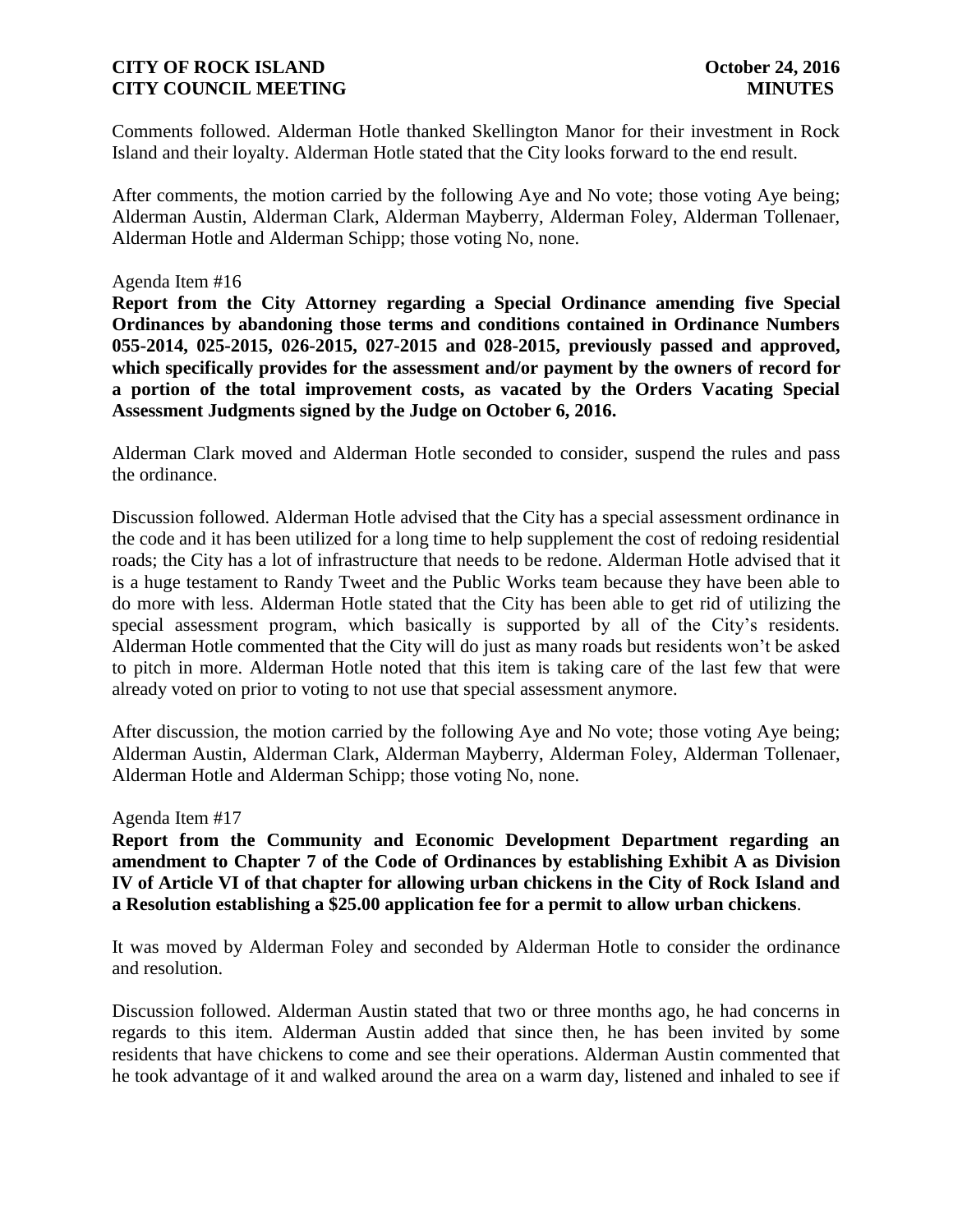there was anything offensive, and there wasn't anything offensive. Alderman Austin further discussed this subject.

Alderman Austin stated that he talked to the City of Moline, and it was stated that they started issuing licenses in August of this year. Alderman Austin added that so far, 11 licenses have been issued. Alderman Austin advised that the City of Moline also stated that much of the burden is on the chicken owner due to the cost of raising chickens. Alderman Austin commented that the City of Moline has not experienced any disputes or concerns.

Alderman Austin advised that there are only two differences between the City of Moline's ordinance and the proposed Rock Island ordinance/resolution. Alderman Austin stated that Moline calls for a little different setback from the property line and they have a \$25.00 annual fee. Alderman Austin discussed whether or not it would be wise for the City to establish a \$25.00 annual fee as opposed to a one time application fee of \$25.00 upfront. Alderman Austin advised that this would be so that the City knows who is going to be in operation each year and where the operations are located. Alderman Austin added that it may also give the City a revenue stream because there are costs involved. After more discussion, Alderman Austin stated that he would support this action.

Alderman Foley advised that there should be an annual fee and he does support this item.

Alderman Schipp inquired upon Alderman Foley as to whether he would be willing to amend the motion to include suspend the rules and pass the ordinance and resolution and also amend the resolution to include the language to make it a \$25.00 annual fee.

At this time, Alderman Hotle removed her second and Alderman Foley removed his motion to consider.

Alderman Schipp then moved to suspend the rules and pass the ordinance and resolution and include language to make it a \$25.00 annual fee for the permit, Alderman Hotle seconded.

Discussion followed. Interim Community and Economic Development Director Tom Ayers stated that staff extensively discussed this item with the City of Moline as they were going through the ordinance process.

Alderman Clark stated that he really doesn't want anyone living next to him with chickens, but if they are going to live next to him then he definitely would want a policy that states how it would be done. Alderman Clark stated that he was in support of the item.

Alderman Hotle stated that she was glad to see this item moving forward.

Alderman Tollenaer stated that it is about the people that contacted him, and more than two times the amount of people that have contacted him have stated that they do not want their neighbors to have chickens without their permission. Alderman Tollenaer stated that he would not support this item.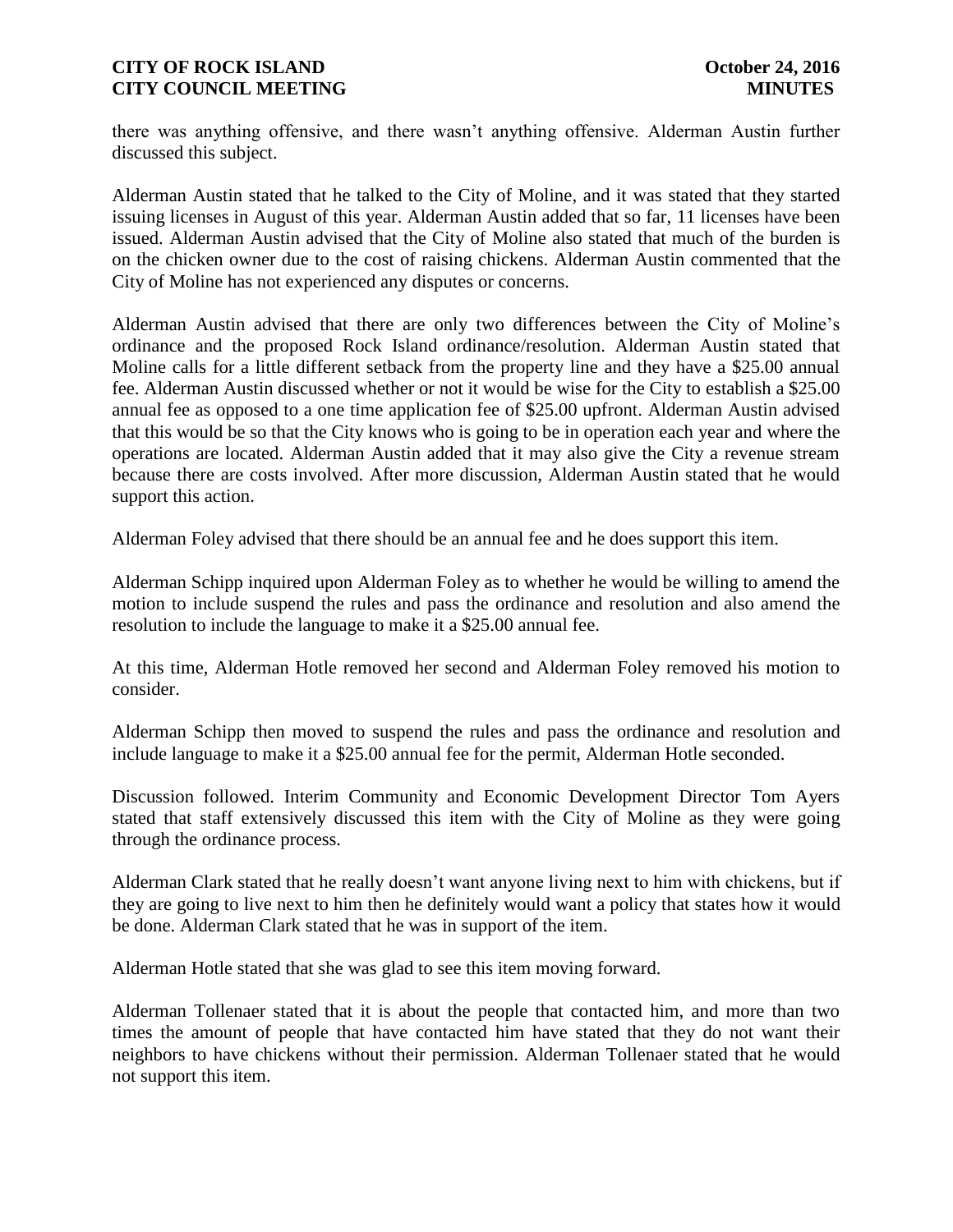Alderman Schipp thanked all of the people that organized and supported this item, and petitioned their local government in an earnest effort to bring forth a quality of life issue.

Alderman Mayberry advised that as representative of the  $2<sup>nd</sup>$  Ward, there has been a lot of discussion on this issue. Alderman Mayberry stated that there are three women that have chickens, they have passed around petitions and done the whole thing. Alderman Mayberry stated that he will not be supporting this item. Alderman Mayberry added that he represents 5,000 people and he has received many letters, phone calls, etc, and they do not want chickens in the  $2<sup>nd</sup>$  Ward.

Elizabeth Kirk of 4012  $6<sup>th</sup>$  Street, Rock Island, IL stepped forward. Ms. Kirk stated that she was in support of backyard chickens and she was at the meeting on behalf of Michelle Ramsey-Moody. Ms. Kirk stated that the issue is important to her and her peers; it is a part of a sustainable lifestyle. Ms. Kirk commented that when gathering signatures for the petition, the focus was on wards that had originally voted against the proposed ordinance.

Lindsey O'Brien of 1710  $65<sup>th</sup>$  Avenue West, Rock Island, IL stepped forward. Ms. O'Brien stated that she supported the regulation and the passing of this ordinance for backyard chickens. Ms. O'Brien added that community gardens and rain gardens are part of Rock Island being a progressive community and the legalization of urban backyard chickens ties in with that.

Tierney Brosius of 1816 36<sup>th</sup> Street, Rock Island, IL stepped forward. Ms. Brosius stated that there is a lot of support for urban chickens, but they are a lot of work. Ms. Brosius commented that most people that want to have chickens will find out that it is a lot of work. Ms. Brosius added that the ordinance Council is passing will help regulate it better than it is currently being regulated.

After discussion, the motion carried by the following Aye and No vote; those voting Aye being; Alderman Austin, Alderman Clark, Alderman Foley, Alderman Hotle and Alderman Schipp; those voting No, Alderman Mayberry and Alderman Tollenaer.

#### Agenda Item #18

# **Report from the Community and Economic Development Department regarding a Resolution for the Rock Island County Multi-Jurisdictional Local Hazard Mitigation Plan.**

It was moved by Alderman Schipp and seconded by Alderman Hotle to adopt the Resolution as recommended and forward to Rock Island County. The motion carried by the following Aye and No vote; those voting Aye being; Alderman Austin, Alderman Clark, Alderman Mayberry, Alderman Foley, Alderman Tollenaer, Alderman Hotle and Alderman Schipp; those voting No, none.

Agenda Item #19

**Report from the Community and Economic Development Department regarding the Citizen's Advisory Committee recommendations for PY2017-2018 Community Development Block Grant (CDBG) funding and CY2017 Gaming Grant fund allocations.**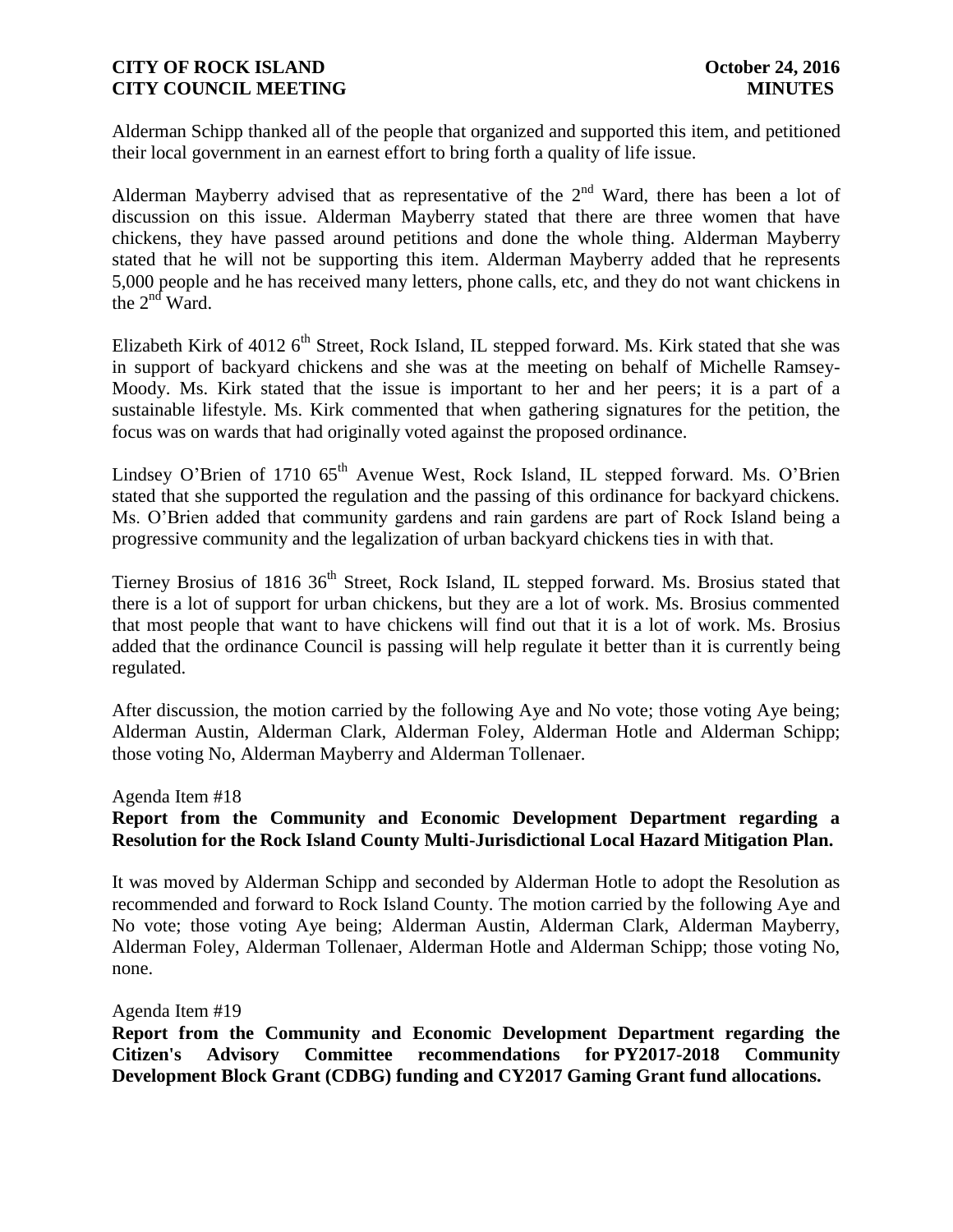Alderman Foley moved and Alderman Mayberry seconded to approve the allocations as recommended. The motion carried by the following Aye and No vote; those voting Aye being; Alderman Austin, Alderman Clark, Alderman Mayberry, Alderman Foley, Alderman Tollenaer, Alderman Hotle and Alderman Schipp; those voting No, none.

#### Agenda Item #20

# **Report from the Community and Economic Development Department regarding the**  donation of City owned property at 515 10<sup>th</sup> Street to Second Baptist Church for a parking **lot.**

It was moved by Alderman Clark and seconded by Alderman Mayberry to approve the donation as recommended, subject to submission and approval of a site plan and landscaping plan for the parking lot, allow Second Baptist Church to begin work on the parking lot at their risk while the property transfer is pending and refer to the City Attorney for an ordinance. The motion carried by the following Aye and No vote; those voting Aye being; Alderman Austin, Alderman Clark, Alderman Mayberry, Alderman Foley, Alderman Tollenaer, Alderman Hotle and Alderman Schipp; those voting No, none.

#### Agenda Item #21

## **Report from the Mayor regarding appointments and a reappointment to the Rock Island Park and Recreation Board.**

Alderman Austin moved and Alderman Tollenaer seconded to approve the appointments and reappointment as recommended. The motion carried by the following Aye and No vote; those voting Aye being; Alderman Austin, Alderman Clark, Alderman Mayberry, Alderman Foley, Alderman Tollenaer, Alderman Hotle and Alderman Schipp; those voting No, none.

John McEvoy Jr. and Don DeLou were appointed to the Rock Island Park and Recreation Board with terms to expire on April 30, 2019. Dave Conroy was reappointed to the Rock Island Park and Recreation Board with a term to expire on April 30, 2019.

#### Agenda Item #22

**Report from the City Clerk regarding requests from the businesses in the College Hill District to place signage in the City's right-of-way grassy areas along 14th Avenue and 30th Street, requesting sound amplification and a request for Public Works to place 25 orange cones in the parking lot of Cool Beanz for their Halloween Walk to be held on Saturday, October 29, 2016 from 3:00 pm to 6:00 pm.**

It was moved by Alderman Foley and seconded by Alderman Schipp to approve the requests for placing signage in the City's right-of-way, sound amplification and authorize staff to place 25 cones in the parking lot at Cool Beanz. The motion carried by the following Aye and No vote; those voting Aye being; Alderman Austin, Alderman Clark, Alderman Mayberry, Alderman Foley, Alderman Tollenaer, Alderman Hotle and Alderman Schipp; those voting No, none.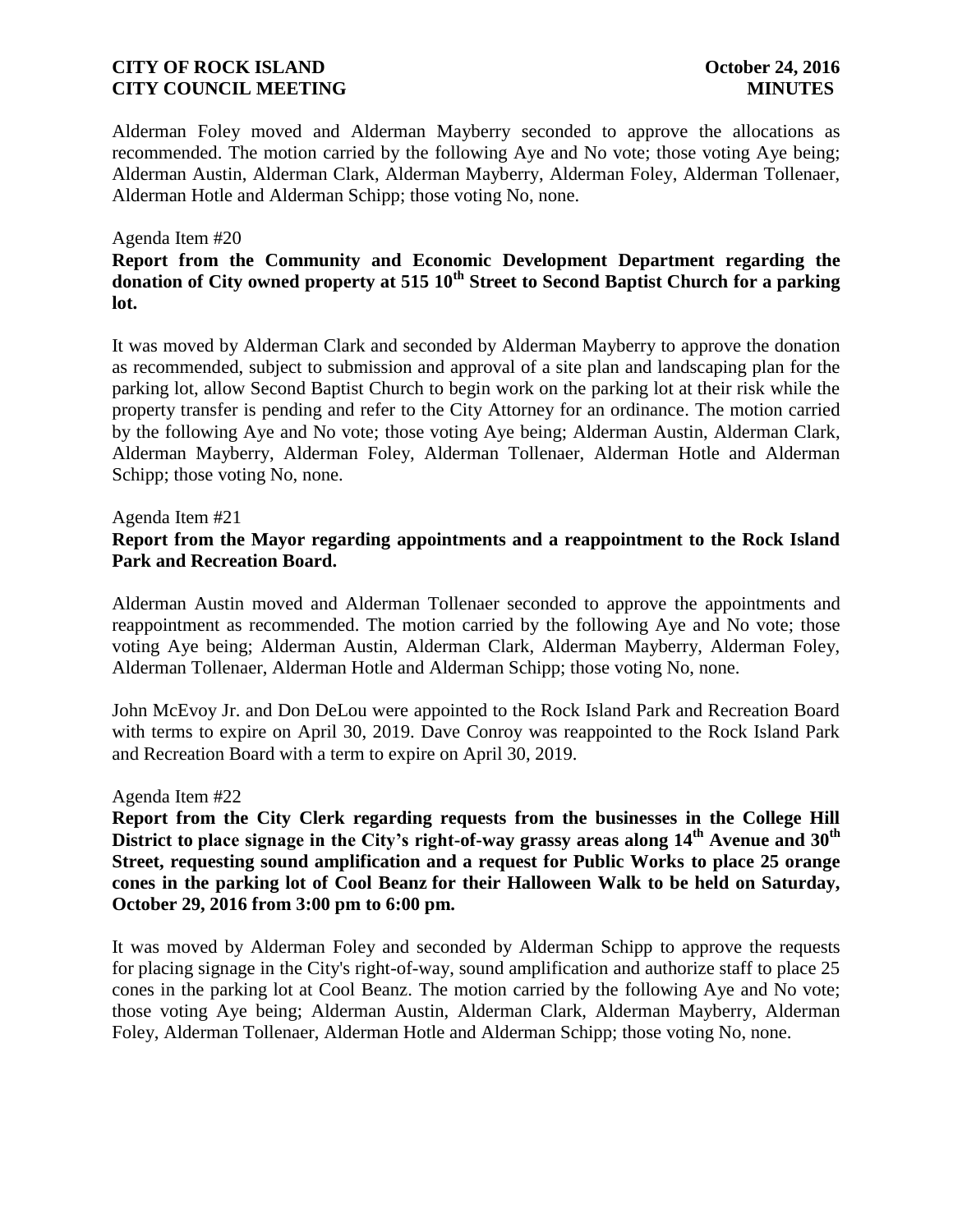Agenda Item #23

**Report from the City Clerk regarding a request from Second Baptist Church for a Street Closing at 6 th Avenue between 9th Street and 10th Street and a portion of 10th Street**  between  $5<sup>th</sup>$  Avenue and  $6<sup>th</sup>$  Avenue for their  $5<sup>th</sup>$  Annual Halloween Trunk or Treat event to **be held on Monday, October 31, 2016 from 5:00 pm to 9:00 pm.**

Alderman Clark moved and Alderman Mayberry seconded to approve the request as recommended. The motion carried by the following Aye and No vote; those voting Aye being; Alderman Austin, Alderman Clark, Alderman Mayberry, Alderman Foley, Alderman Tollenaer, Alderman Hotle and Alderman Schipp; those voting No, none.

Agenda Item #24 **Other Business.**

Alderman Schipp stated that in regards to the United Way Campaign, the City had a cookout at the King Center last Friday. Alderman Schipp added that it was a good turnout and nice event. Alderman Schipp commented that Hill and Valley donated 280 cookies for the success of the campaign. Alderman Schipp further discussed this item.

Alderman Austin stated that last Tuesday evening, his ward/community meeting was held in the community room of the police station. Alderman Austin advised that 11 people showed up for the tour of the police station and they were thrilled at what they were able to see.

Alderman Austin advised that there were about 50 people in the room for the meeting and there was good support from staff. Alderman Austin stated that it was a crowd that asked tough questions, and staff was impressive with the responses. Alderman Austin explained that two things kept coming up from the discussions. Alderman Austin pointed out that one of the items was that there was a need for the Community and Economic Development Department to work harder with the City's existing businesses and the second reoccurring item was communication, openness and transparency.

Alderman Austin stated that a question was asked at the meeting about recycle carts. Alderman Austin inquired upon Interim Public Works Director Larry Cook as to why the City is charging \$10.00 for anybody that wants to get a larger cart to recycle more.

Mr. Cook advised that the City no longer charges the \$10.00 upcharge. Mr. Cook added that if a citizen wants to increase the size of their recycle cart, they may contact Public Works and an appointment will be scheduled with Republic Services to come and swap the cart out.

Alderman Austin inquired upon Library Director Angela Campbell to say a few words about their upcoming event.

Ms. Campbell stated that Food for Thought will be held on Thursday, November  $10^{th}$  from 5:00 pm to 7:30 pm. Ms. Campbell added that the cost is \$40.00. Ms. Campbell indicated that there will be wine and beer tasting along with numerous chef stations, live music and a silent auction. Ms. Campbell further discussed this event.